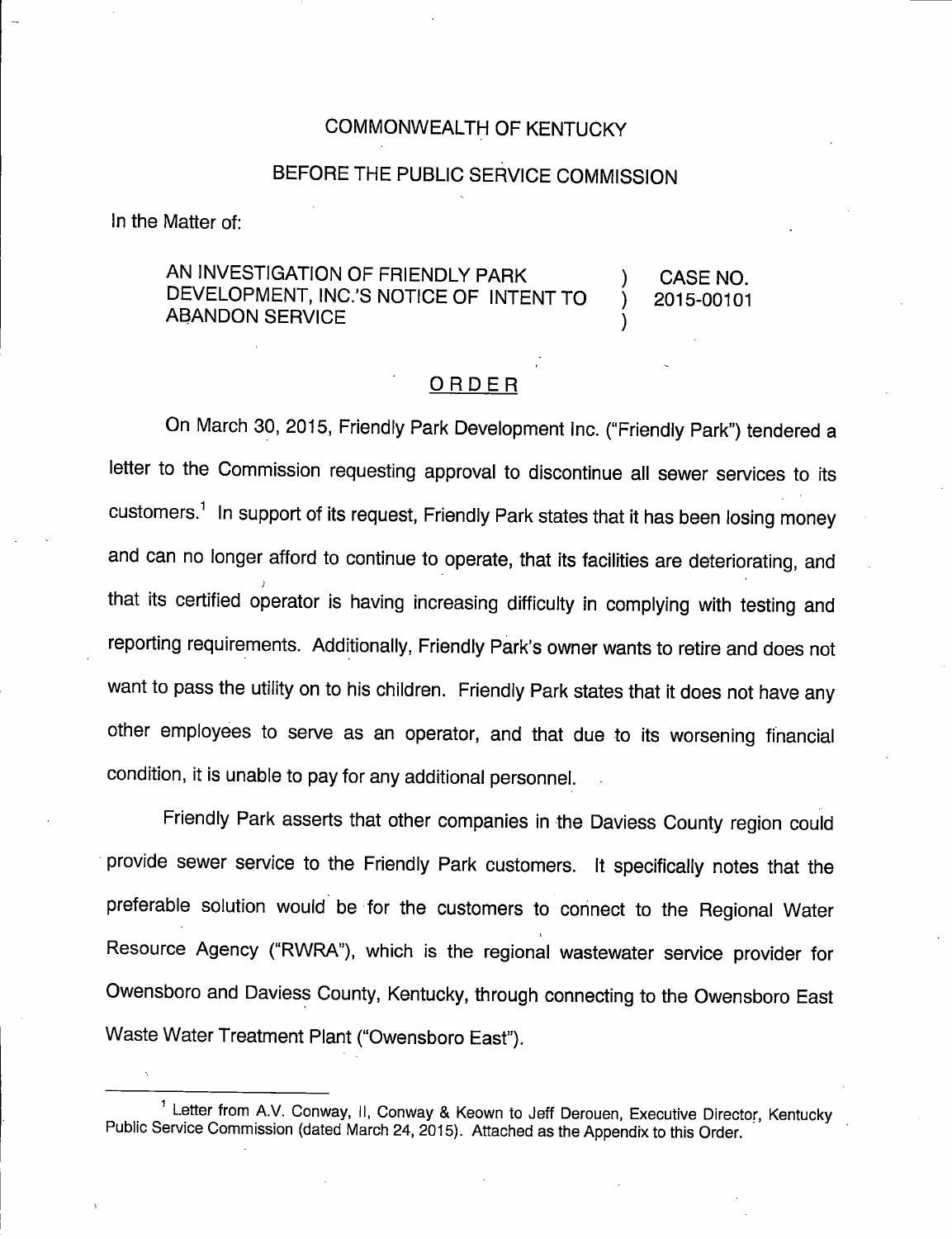Friendly Park requests authorization, pursuant to KRS 278.021 {2)(b), to abandon all interests in its real and personal property necessary to provide sewer service and to cease operation no later than April 30, 2015. Friendly Park intends to notify its customers by March 31, 2015, of its intent to abandon.

Friendly Park is a for-profit sewer utility that provides sanitary sewer services to 69 customers in Daviess County, Kentucky. $<sup>2</sup>$  It is a utility subject to the Commission's</sup>  $i$ urisdiction and regulation. $3$ 

KRS 278.020(5) provides that;

[njo utility shall acquire or transfer ownership of, or control, or the right to control, any utility under the jurisdiction of the commission by sale of assets, transfer of stock, or otherwise, or abandon the same, without prior approval by the commission.

KRS 278.021 further provides, in part:

If the commission, after notice and hearing, enters an order in which it finds that a utility is abandoned, the commission may bring an action in the Franklin Circuit Court for an order attaching the assets of the utility and placing those assets under the sole control and responsibility of a receiver.

Based on the evidence of record, the Commission finds that an investigation

should be conducted to examine Friendly Park's request to abandon its sewer facilities.

We further find that the Attorney General's Office of Rate Intervention ("AG"), RWRA,

Owensboro East, and the Daviess County Judge-Executive should be served with a

copy of this Order.

<sup>&</sup>lt;sup>2</sup> Annual Report of Friendly Park Development, Inc. to the Public Service Commission of Kentucky for the Calendar Year Ended December 31, 2013 at 9 and 25.

<sup>&</sup>lt;sup>3</sup> KRS 278.010(3)(f); KRS 278.040.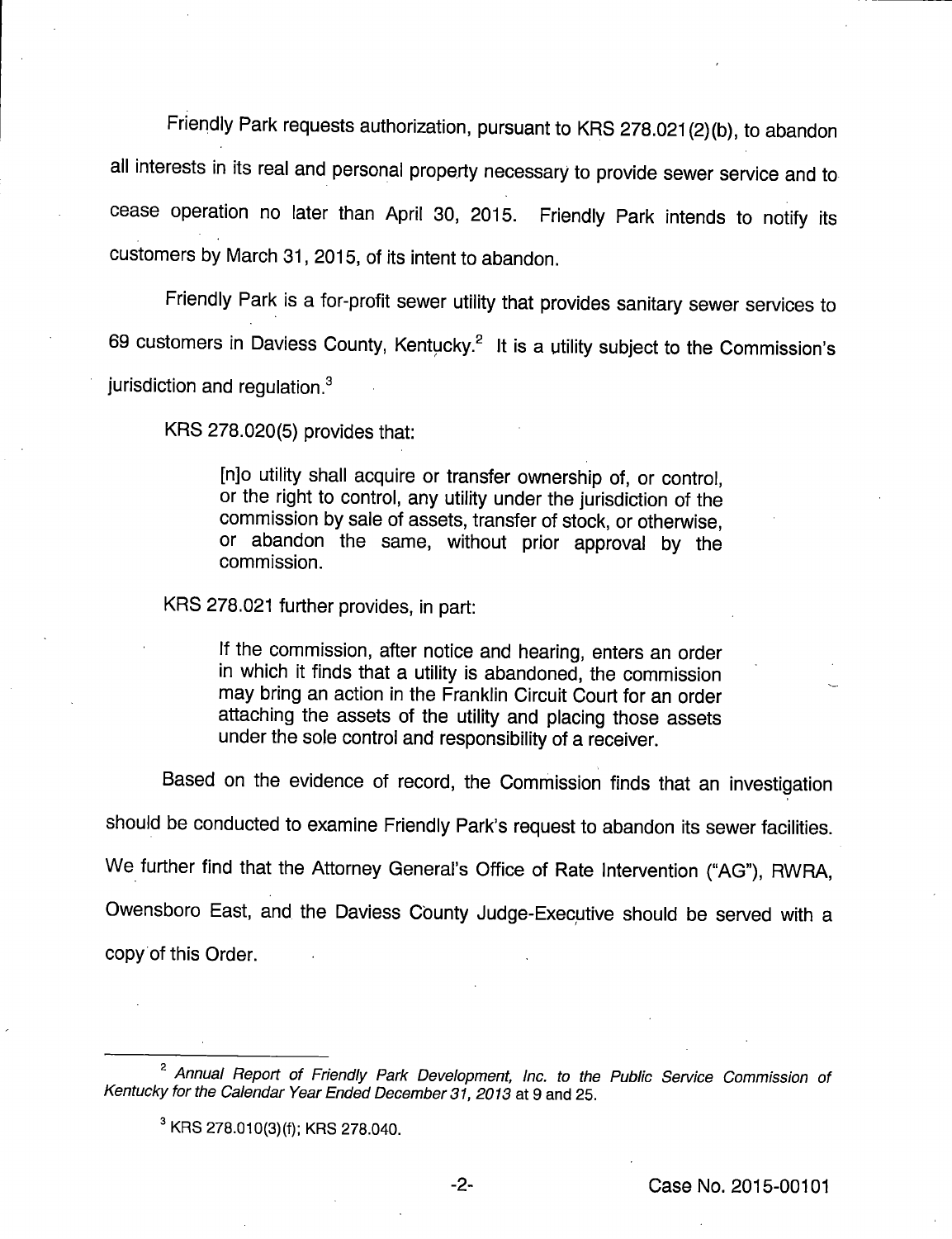IT IS THEREFORE ORDERED that:

1. This case is initiated to investigate the request by Friendly Park to abandon its utility services and facilities.

2. Friendly Park shall continue to operate its utility facilities during the pendency of this investigation and shall continue operating until the Commission issues an Order adjudicating Friendly Park's request to abandon its facilities.

3. The Executive Director shall serve a copy of this Order upon the AG, RWRA, Owensboro East, and the Davless County Judge-Executive.

By the Commission



ATTEST:

sharic Bell & TD

Executive Director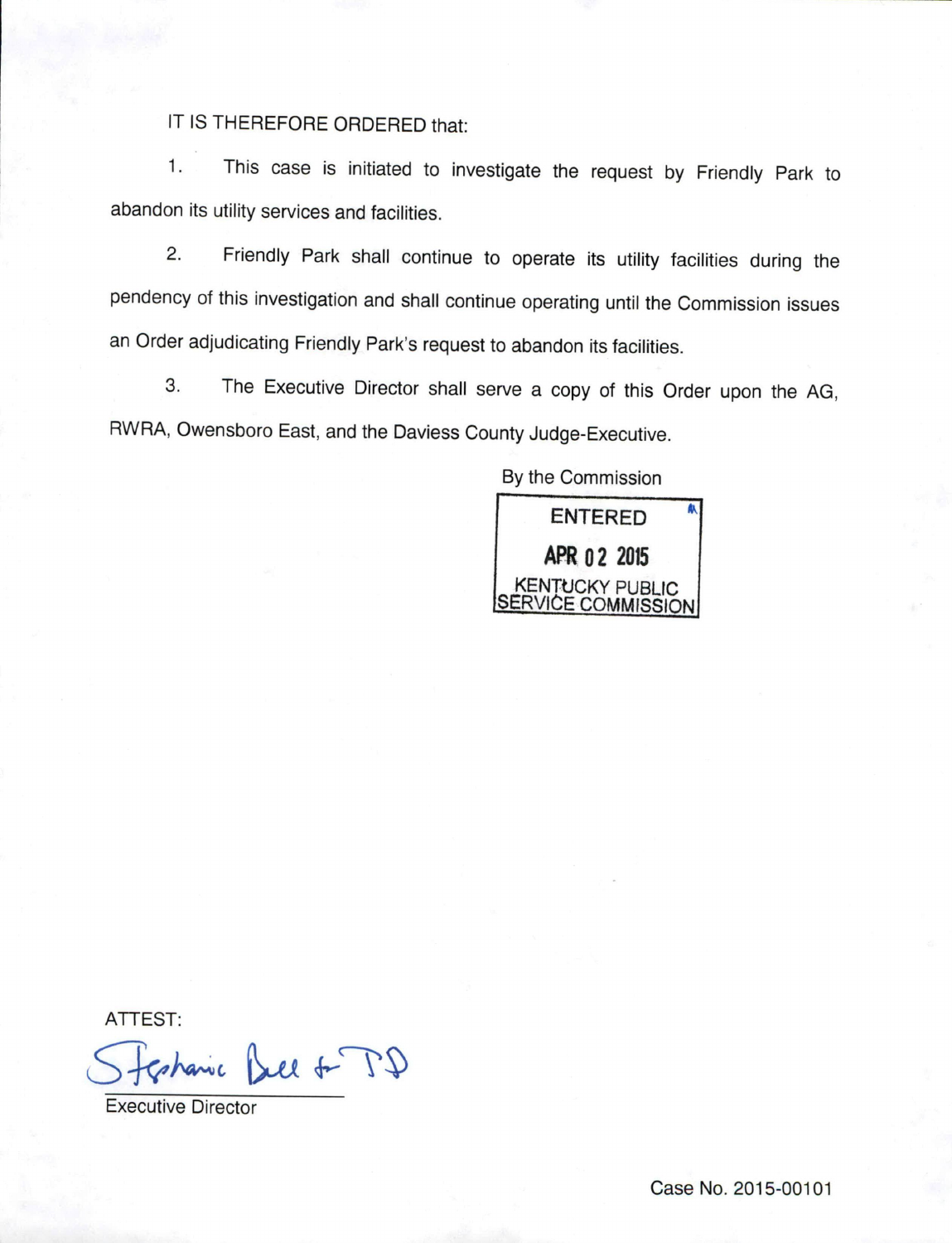## APPENDIX

# APPENDIX TO AN ORDER OF THE KENTUCKY PUBLIC SERVICE COMMISSION IN CASE NO. 2015-00101 DATED **APR 0 2 2015**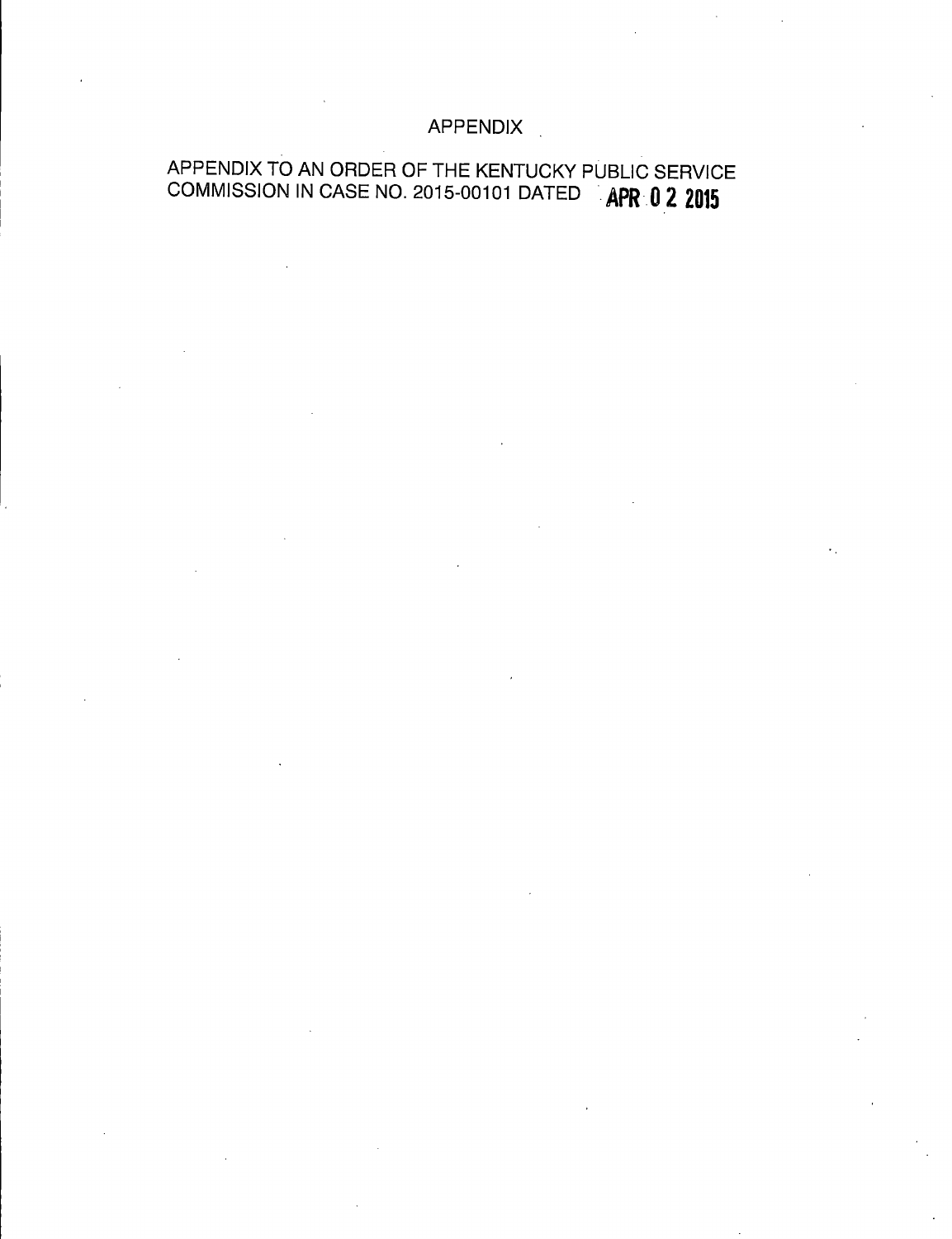# $\rm K_{EOWN}$  MAR 3 0 2015  $ConvAY \in$  $\langle\!\langle\, \rangle\!\rangle$ PUBLIC SERVICE<br>COMMISSION

attorneys at Law

A. V. CONWAY, II LICENSED IN KY & TN

 JUSTIN-S. KEOWN LICENSED IN KY

March 24, 2015

Via Certified Mail, Return Receipt Requested

Mr. Jeff Derouen, Executive Director: Kentucky Public Service Commission P. O. Box 615 211 Sower Blvd. Frankfort, KY 40602-0615

Re: Friendly Park Development, Inc. - Intent to<br>Abandon Pursuant to KRS 278.021(2)(b)

Dear Mr. Derouen:

Enclosed is the notification of my client, Friendly.Park.Developraent, Inc.'s, intentto abandon operation of its facilities pursuant to KRS 278.021 $(2)(b)$ . Please list me as attorney of record for and on behalf of Friendly Park Development, Inc., and copy me with all orders and directives issued by the Public Service Commission.

We look forward to hearing from you.

Sincerely,

CONWAY& KEOWN

A. V. Conway, II

AVCisbc enclosure,

124 West Union Street • Post Office Box 25 • Hartford, Kentucky 42347 • Telephone (270) 298-3231 • Facsimile (270) 298-7855 MORGANTOWN (270) 526-0592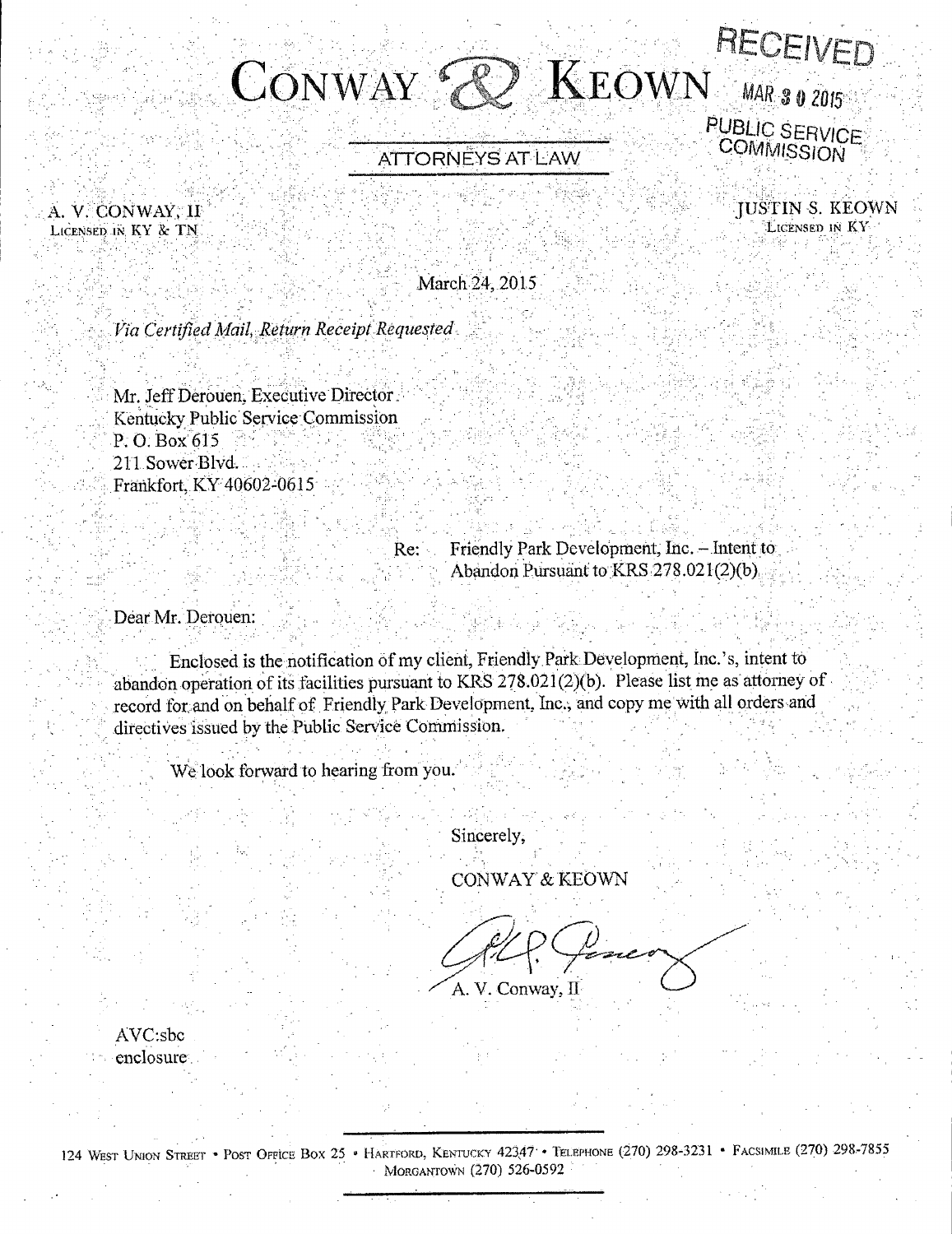## Friendly Park Development, Inc. 1.01 North Main Street Beaver Dam, Kentucky 42320

March 17,2015

Mr. Jeff Derouen, Executive Director Kentucky Public Service Commission P. 0. Box 615 211 Sower Blvd. Frankfort, Kentucky 40602-0615

> Re: Notification of Friendly Park Development, Inc. of intent to abandon the operation of its facilities pursuant to KRS  $278.021(2)(b)$

Dear Sir:

On behalf of Friendly Park Development, Inc. ("Friendly Park"), you are notified of Friendly Park's request to be permitted to abandon the operation of its facilities used to provide solid waste and waste water disposal and discontinue all services to its customers in Daviess County, Kentucky. For purposes of this notice, you are advised that Friendly Park corporate address is 101 North Main Street, Beaver Dam, Kentucky 42320, and its registered agent is the undersigned, A. Scott Lewis, whose address is also 101 North Main Street, Beaver Dam, Kentucky 42320. This request is being made for the following reasons:

- (1) Forseveral years. Friendly Park has been losing money and canno longer afford to continue in operation.
- (2) Our facilities are in a deteriorating condition and will only get worse over time, with the corporation having inadequate income to make needed improvements.
- (3) Friendly Park certified operator is Eugene Richeson (certified operator number 28227). Because of age, declining health issues, and technology changes associated both with the operation and maintenance of the facility, and the testing and reporting requirements now mandated by both statute and regulations, Mr. Richeson has had ever increasing difficulties in performing the necessary work of an operator. The owner is also wanting to retire and does not wantthe burden passed on to his children.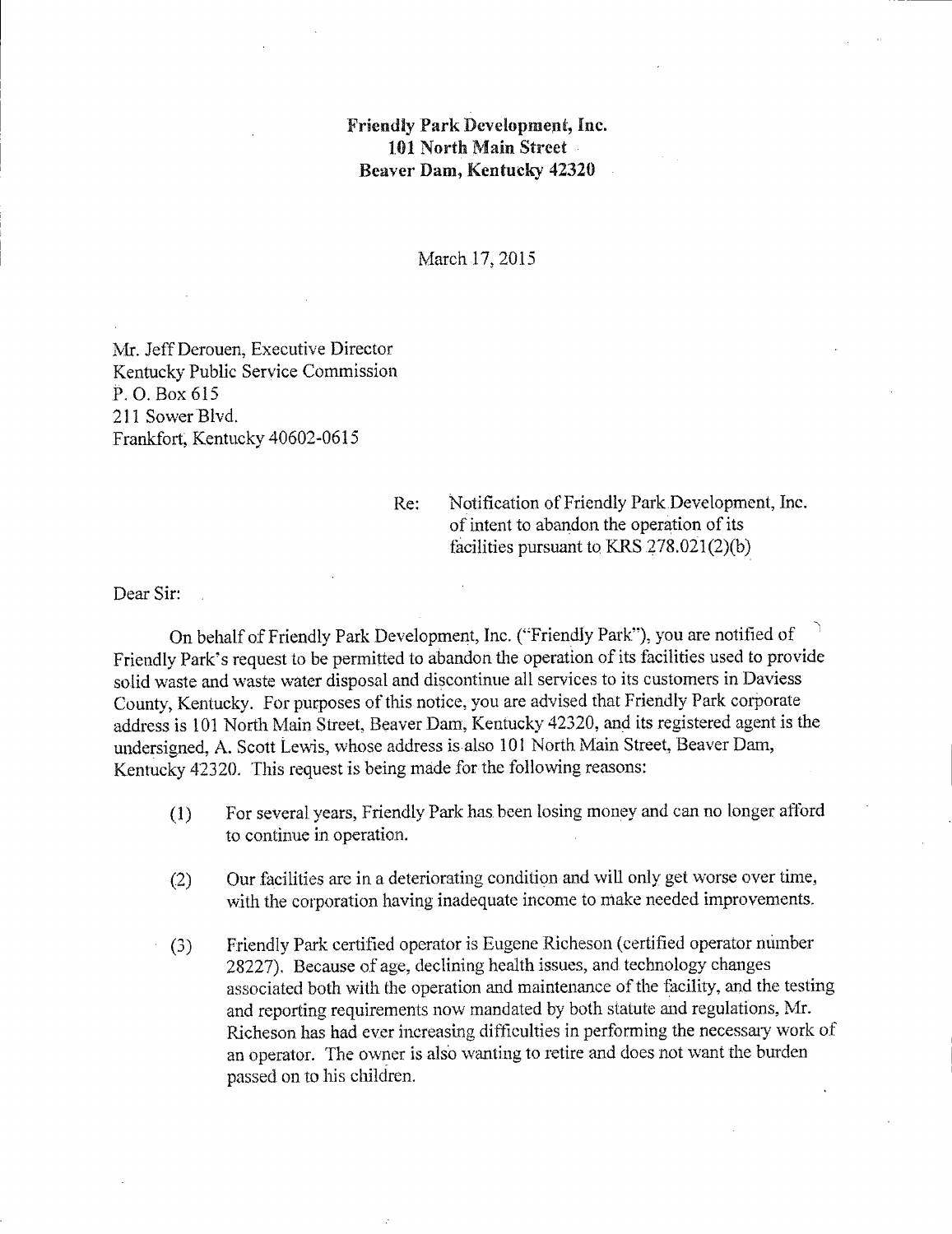March 17,2015 Page 2 Re; Friendly Park

Friendly Park has no other employee that qualifies as an operator, and considermg the ever worsening financial issues is not in position to update the equipment necessary to continue in operation, orto retain and pay the services of an additional operator and/or other employees necessary for continued operation. For all of these reasons, we are forced to request the abandonment of this facility pursuant to KRS 278.021(2)(b).

We believe that there are other companies in Daviess County who have the capability of providing the solid waste and waste water services which are now being provided by Friendly Park to its customers. In additional, and as referenced in Exhibit 1, the optimum solution would be for the customers to be able to connect onto RWRA and Owensboro East Waste Water Treatment Plant as soon as possible.

We are requesting authorization to abandon the operation of our facilities and to cease any further services by not later than April 30, 2015. It is our intent to notify each customer of Friendly Park by letter by on or before March 31, 2015, that we are requesting authorization from this Commission to discontinue all services by April 30, 2015, This should give each of our customers more than adequate time to secure services as needed.

All records, taxes, and filings required by statute or regulation are current at this time.

We will attempt to continue to provide services and look forward to your direction and decision with regard to our request to be permitted to abandon this facility as authorized by KRS  $278.021(2)(b)$ .

Respectfully,

A.S.A. Lewis

A. Scott Lewis